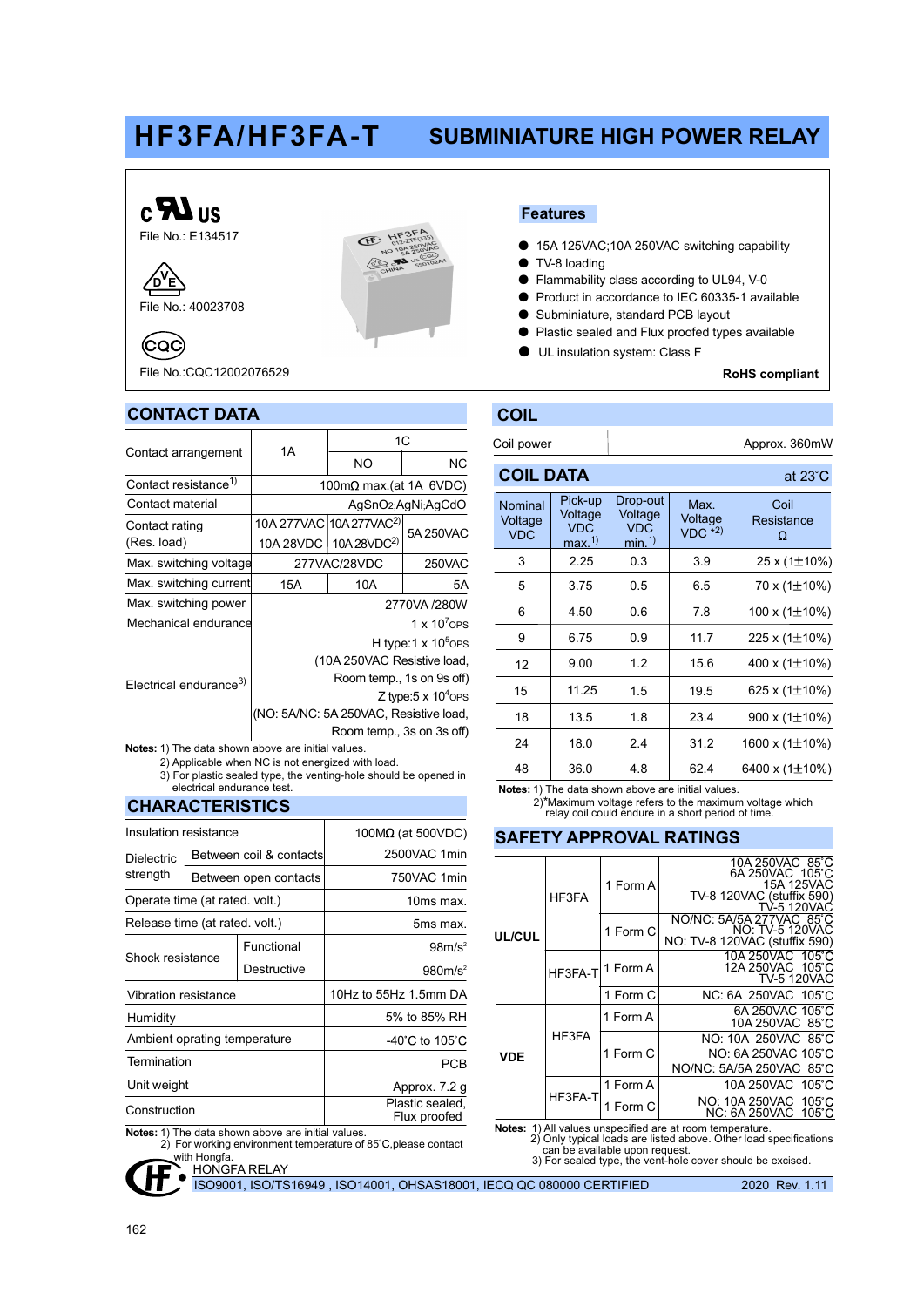| <b>ORDERING INFORMATION</b>                                              |                                      |                       |           |                                          |   |                      |   |  |
|--------------------------------------------------------------------------|--------------------------------------|-----------------------|-----------|------------------------------------------|---|----------------------|---|--|
|                                                                          | HF3FA /                              |                       | 012       | -H                                       | S |                      | F |  |
| <b>Type</b>                                                              | HF3FA:85°C<br>$HF3FA-T:105^{\circ}C$ |                       |           |                                          |   |                      |   |  |
| Coil voltage<br>3,5,6,9,12,15,18,24,48VDC                                |                                      |                       |           |                                          |   |                      |   |  |
| $Z: 1$ Form C<br><b>Contact arrangement</b><br>$H: 1$ Form A             |                                      |                       |           |                                          |   |                      |   |  |
| Construction $1$<br><b>S:</b> Plastic sealed<br><b>Nil:</b> Flux proofed |                                      |                       |           |                                          |   |                      |   |  |
| <b>Contact material</b>                                                  |                                      | T: AgSnO <sub>2</sub> | $3:$ AgNi | Nil: AgCdO                               |   |                      |   |  |
| <b>Insulation system</b>                                                 |                                      | F: Class F            |           |                                          |   |                      |   |  |
| Special code <sup>3)</sup>                                               |                                      |                       |           | <b>XXX:</b> Customer special requirement |   | <b>Nil: Standard</b> |   |  |

We suggest to choose plastic sealed types and validate it in real application for an unclean environment (with contaminations<br>like H<sub>2</sub>S, SO<sub>2</sub>, NO<sub>2</sub>, dust, etc). Notes: 1) We recommend flux proofed types for a clean environment (free from contaminations like H<sub>2</sub>S, SO<sub>2</sub>, NO<sub>2</sub>, dust, etc.).

2) Contact is recommended for suitable condition and specifications if water cleaning or surface process is involved in assembling relays on PCB.

3) The customer special requirement express as special code after evaluating by Hongfa. e.g.(335) stands for product in accordance to IEC 60335-1 (GWT);e.g.(stuffix 590) for product in accordance to TV-8 loading.

4) For products that should meet the explosion-proof requirements of "IEC 60079 series",please note [Ex] after the specification while placing orders.Not all products have explosion-proof certification,so please contact us if necessary, in order to select the suitable products.

5) Two packing methods available: paper box package, tube package,Standard tube packing length is 420mm. Any special requirement needed, please contact us for more details.



Remark:1) The pin dimension of the product outline drawing is the size before tinning (it will become larger after tinning), and the mounting hole<br>size is the recommended design size of the PCB board hole. The specific PC

and ≤5mm, tolerance should be ±0.3mm; outline dimension >5mm, tolerance should be ±0.4mm. 3) The tolerance without indicating for PCB layout is always ±0.1mm.